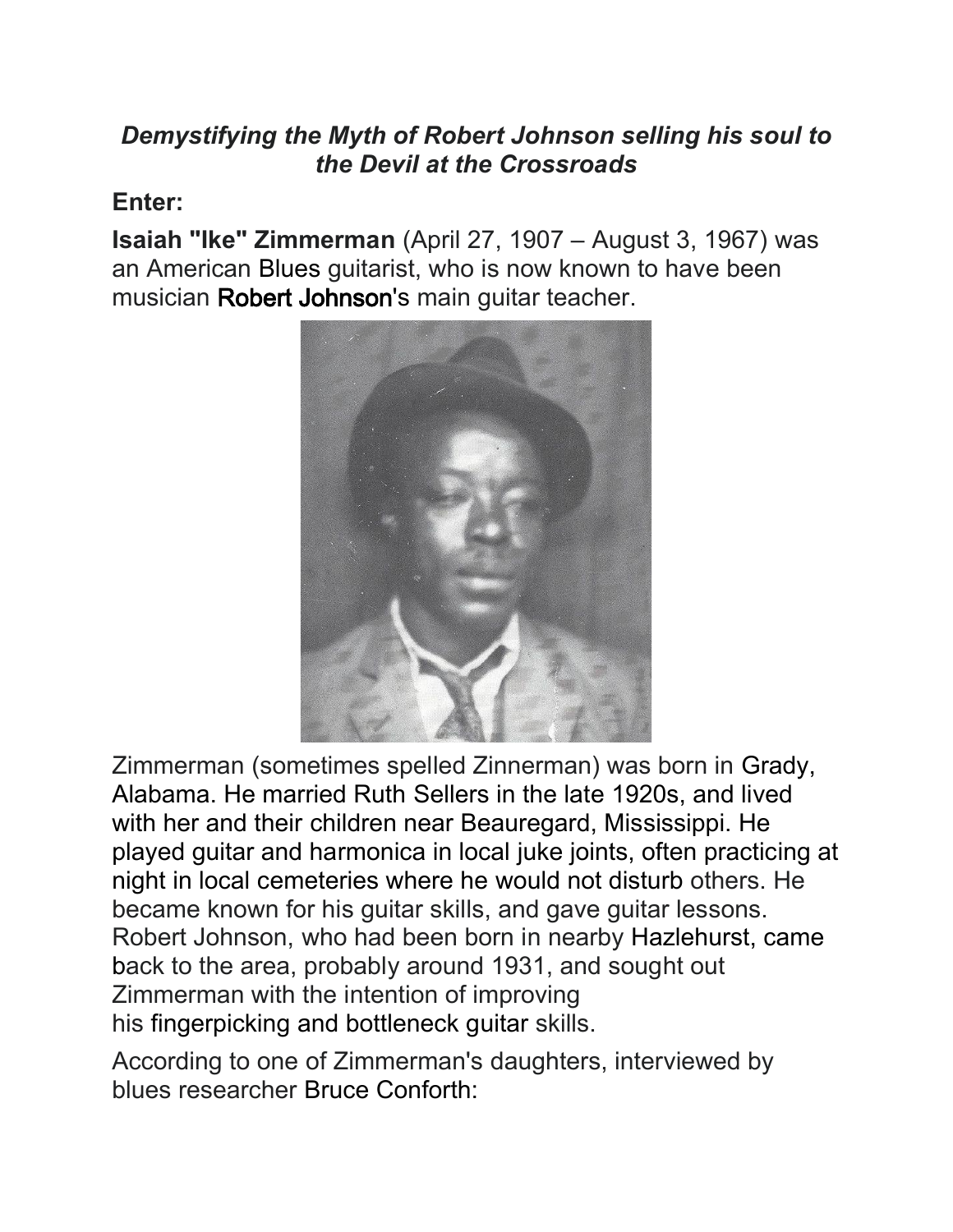"Robert, he fitted in our family, and he had to be nice, because my daddy was a strong man and ...a good man, my daddy was, and so he wouldn't have taken up no time with someone who wasn't a good person. That's the reason that I believe that he [Ike] took Robert under his arm. And so he was just like a family member.... He came there and lived in our house. But he met my daddy in [Itta Bena,](https://en.wikipedia.org/wiki/Itta_Bena) Mississippi. That's where they first met… Up in Its juke joints and stuff.... Robert Johnson asked my daddy to teach him how to play guitar…and my daddy taught him. He lived there with my daddy. He stayed a long time (because) he was staying to learn how to play the guitar… It seemed like to me he just took him for his family 'cause… for a long time I thought he was related... And they was going at that guitar like some… I told my son "I can remember hearing that music". 'Cause it sounded just so good just like they was competing, he was teaching him then."

Living with Zimmerman's family for about a year, Johnson became known by his initials, "R.L.". After practicing together while sitting on tombstones in Beauregard Cemetery – thought to be a contributory factor to the legend of Johnson "selling his soul to the Devil" in order to play well – the pair toured local [lumber](https://en.wikipedia.org/wiki/Lumber_camp)  [camps](https://en.wikipedia.org/wiki/Lumber_camp) and juke joints before Johnson began performing on his own. When he returned to his home in [Clarksdale,](https://en.wikipedia.org/wiki/Clarksdale,_Mississippi) Johnson impressed locals with how much his performing skills had improved during his time away, and, in 1936 and 1937, recorded the songs that eventually secured his status as one of the most important and influential blues performers[.\[1\]](https://en.wikipedia.org/wiki/Ike_Zimmerman#cite_note-conforth-2) Members of Zimmerman's family have claimed that some of Johnson's songs, including ["Ramblin' on My Mind"](https://en.wikipedia.org/wiki/Ramblin%27_on_My_Mind), were in fact written by Zimmerman before Johnson stayed with the household, and others including ["Dust My Broom"](https://en.wikipedia.org/wiki/Dust_My_Broom) and ["Come On In My Kitchen"](https://en.wikipedia.org/wiki/Come_On_In_My_Kitchen) were written by Johnson and Zimmerman together.

Zimmerman himself never made any recordings, though he performed widely in Mississippi. He gave up playing blues music, probably in the 1950s, and became a [Pentecostal](https://en.wikipedia.org/wiki/Pentecostal) minister. He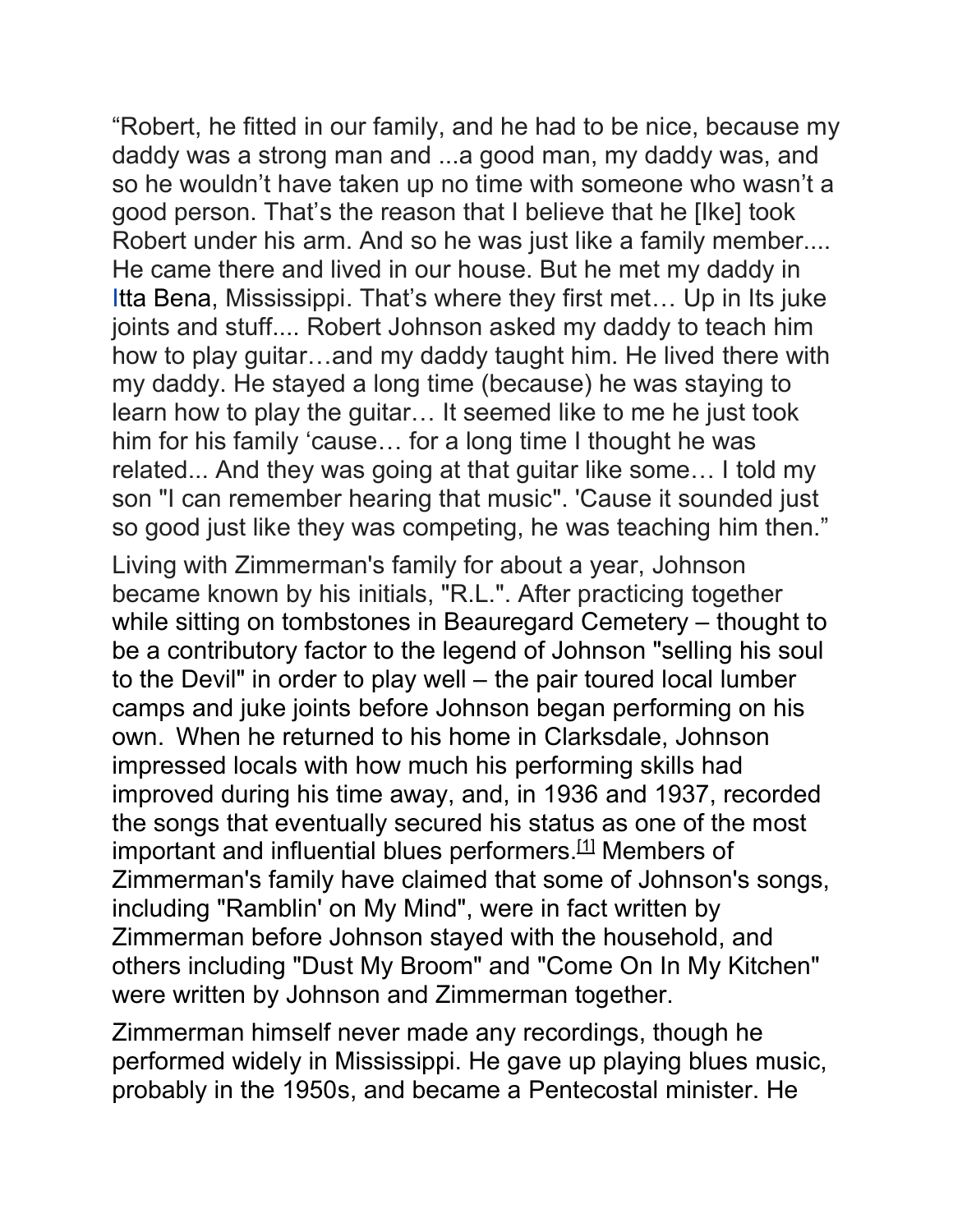moved to [California](https://en.wikipedia.org/wiki/California) around 1960, and died in [Compton,](https://en.wikipedia.org/wiki/Compton,_California) [Los](https://en.wikipedia.org/wiki/Los_Angeles)  [Angeles,](https://en.wikipedia.org/wiki/Los_Angeles) from a heart attack in 1967, aged 60.

As told by the late blues great Eddie 'Son' House Jr., (who also claimed to have been Johnson's musical mentor) as a teenager Johnson seemed desperate to find a spot in the blues world:" Johnson used to play harmonica when he was 'round fifteen, sixteen years old. He could blow

harmonica pretty good. Everybody liked it. But he just got the idea that he wanted to play guitar… He used to sit down between me and Willie Brown. See, Willie was my commenter, you know, he'd second all the time, he'd never lead, I'd do the lead. And we'd be sitting about this distance apart, and Robert would come and sit right on the floor with his legs up like that, between us. "So when we'd get to a rest period or something, we'd set the guitars up and go out – it would be hot in the summertime, so we'd go out and get in the cool and cool off some. While we're out, Robert, he'd get the guitar and go bamming with it, you know? Just keeping noise, and the people didn't like that. They'd come out and they'd tell us, 'Why don't you or Willie or one go in there and stop that boy? He's driving everybody nuts' … I'd say, 'Just leave the guitars alone… but we couldn't break him from it, and his father would get at him, dogged him so much that he run away.

Herein lies the beginning of his mythic, almost supernatural reputation, for where Johnson went during his absence from the Delta was unknown to its community. His return, 18-24 months later, however, proved to be one of the most dramatic, and retold, moments in blues history. It was the ultimate fodder for the development of his Devil pact legend; the final piece of "evidence" that many within the southern African-American community would take as proof positive of his evil deep, and of the nature of the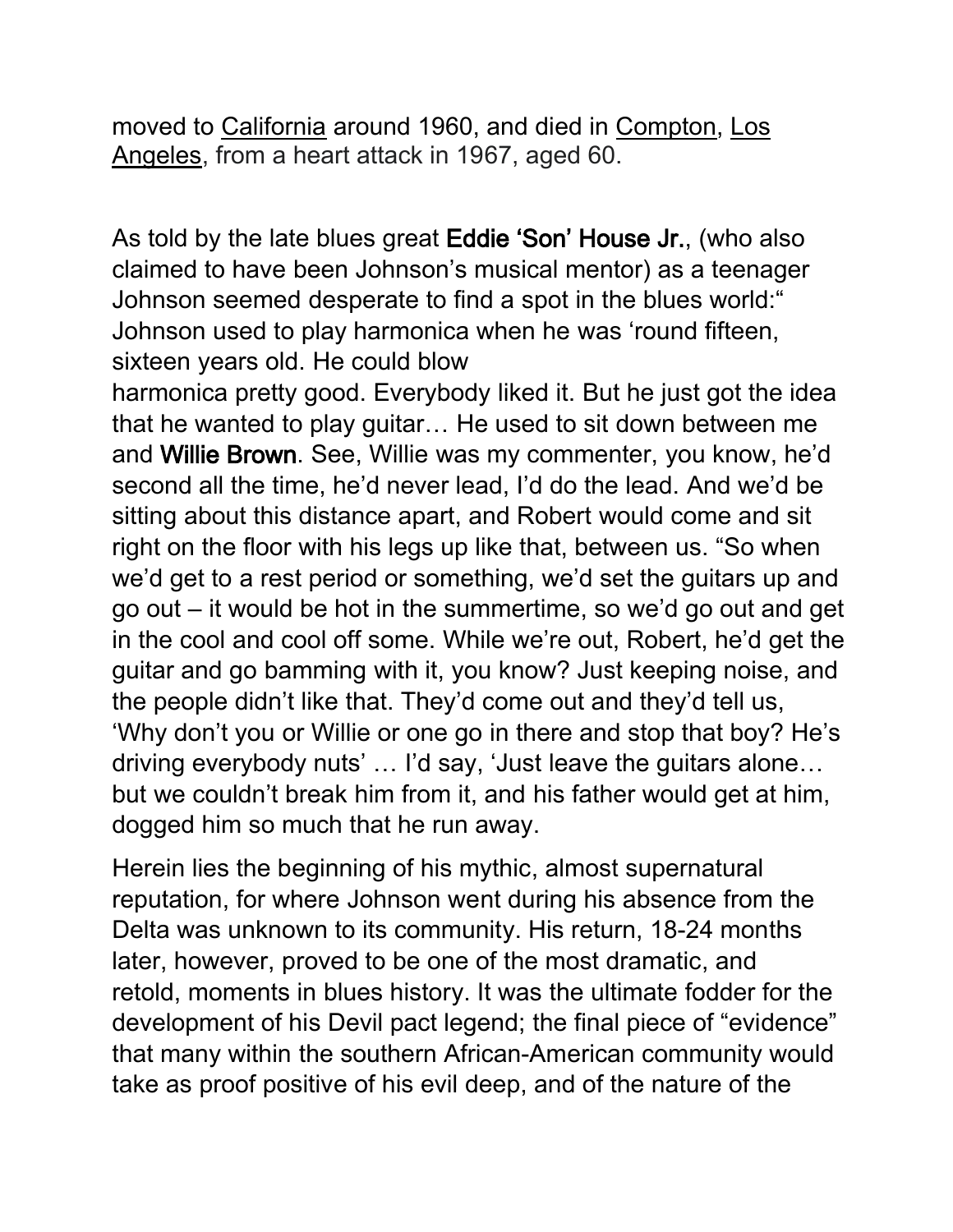blues as "the Devil's music." As Son House recalled this momentous event: "Me and Willie, we was playing out at a little place called Banks, Mississippi. I looked and I saw somebody squeezing in the front door, and I seed it was Robert. I said 'Bill, Bill.' He said, 'Huh.' I said, 'Look who's coming in the door, got a guitar on his back.' He said, 'Yeah, no kidding.' He said, 'Oh, that's little Robert.' I said, 'Yeah, that's him.' I said, 'Don't say nothing.

And he wiggled his way through the crowd, until he got over to where we was. I said, 'Boy, now where you going with that thing? To annoy somebody else to death again?' He say, 'I'll tell you what, too. 'He say, 'This your rest time? 'I say, 'Well, we can make it our rest time. What you want to do, annoy the folks? 'He say, 'No, just let me – give me a try.' So I said, 'All right, and you better do something with it, too,' and I winked my eye at Willie. So, he sat down there and finally got started. And man! He was so good! When he finished all our mouths were standing open. I said, 'Well, ain't that fast! He's gone now!'

This amazing transformation of an individual who was known as, at best, a mediocre musician into one who could make people's mouths drop open easily allowed Southern superstition to take possession of the Johnson legend, much as they accused the Devil of taking possession of Johnson's soul

## *The tradition of making a pact at the crossroads in order to attain supernatural prowess is neither a creation of the Afro-American nor an invention of blues lore, but originated in Africa and is a ritual of Voodoo worship.*

Once the belief made its way into the African-American community, however, the idea of selling one's soul to the Devil became a common theme in folk narratives and music.